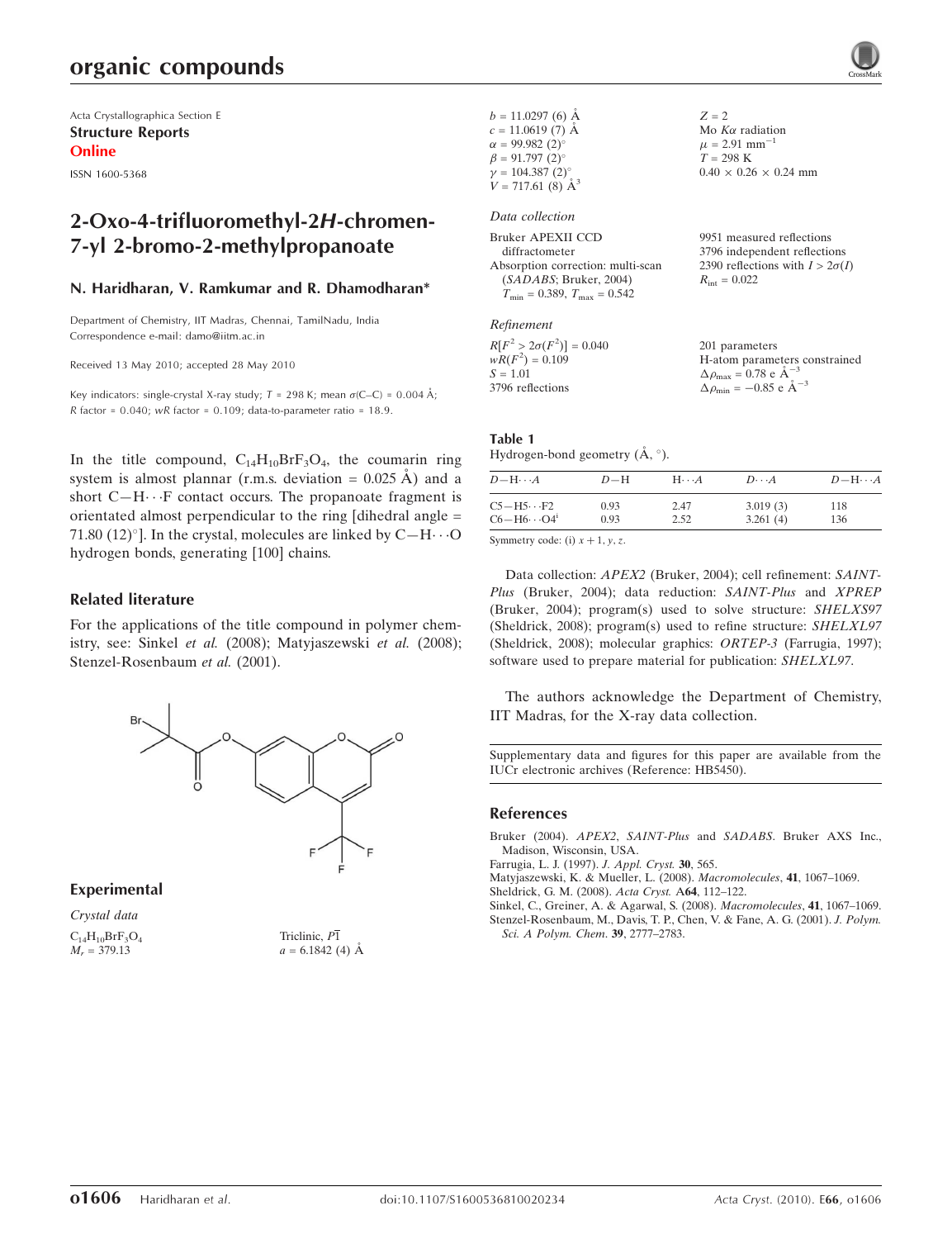# **supporting information**

*Acta Cryst.* (2010). E**66**, o1606 [doi:10.1107/S1600536810020234]

# **2-Oxo-4-trifluoromethyl-2***H***-chromen-7-yl 2-bromo-2-methylpropanoate**

## **N. Haridharan, V. Ramkumar and R. Dhamodharan**

#### **S1. Comment**

The title compound  $C_{14}H_{10}Br_{3}O_4$ , is a monofunctional coumarin derivative, which is used as an initiator (Sinkel *et al.*) 2008) in Atom Transfer Radical Polymerization (ATRP). Being a monofunctional unit it can form end-functionalized linear polymers (Matyjaszewski *et al.* 2008; Stenzel-Rosenbaum *et al.*2001) when used as an initiator. Since most of the synthesized functionalized initiators are characterized by other techniques, their single crystal XRD reports are few.

The title compound is one such successful ATRP initiator which was crystallised from chloroform. It contains coumarin derivative with bromo methyl propanoate. The coumarin moiety is an important oxygen containing heterocyclic compound with diverse bioactivities such as non peptidic HIV protease inhibition and tyrosine kinase inhibition. Owing to such interesting properties, the synthesis of coumarin based initiators and their crystal structures are worth while to study.

In the title compound  $C_{14}$  H<sub>10</sub> Br F<sub>3</sub> O<sub>4</sub>, the coumarin ring system is plannar with the 2-bromo-2-methyl propanoate moiety almost perpendicular. The C—F bond lengths of 1.333 (2)  $\AA$ ,1.324 (3) $\AA$  and 1.331 (3) $\AA$  are normal in this structure. One F atom (F1) lie in plane with the coumarin ring system and the other two F atoms are above and below the plane. The torsion angle of  $C6-C7$ — $C3$ — $C11$  and  $C8$ — $C7$ — $O3$ — $C11$  are -114.21 (3)° and 71.42 (2)° respectively. The crystal is stabilized by intermolecular C—H···O hydrogen bond.

#### **S2. Experimental**

7-Hydroxy-4-trifluoromethylcoumarin 5 g (0.02 mole), triethylamine 4.83 g (0.04 mole) and THF (400 ml) were placed in a 3-neck round bottomed flask. Bromoisobutyrl bromide 10.9 g (0.04 mole) was added slowly, using a syringe, with stirring, upon which an white precipitate of triethylammonium bromide was formed. The mixture was left to react for 6 hours, with stirring. Subsequently, triethylammonium bromide, the precipitate was removed by filtration and the THF was removed by rotary evaporation. The resulting crude product was dissolved in ethyl acetate, washed with bicarbonate solution and then with water thrice followed by brine solution and dried over anhydrous sodium sulphate. The resulting solvent was removed by rotary evaporation. The product was purified by column chromatography technique using 15% ethyl acetate in hexane as the eluent to obtain pure initiator as a bright white solid. Recrystallization of the compound from chloroform gave colourless blocks of (I).

### **S3. Refinement**

All hydrogen atoms were fixed geometrically and allowed to ride on the parent carbon atoms, with aromatic  $C-H = 0.93$ Å and methyl C—H = 0.96 Å. The displacement parameters were set for phenyl H atoms at  $U_{iso}(H) = 1.2U_{eq}(C)$  and methyl H atoms at  $U_{iso}(H) = 1.5U_{eq}(C)$ .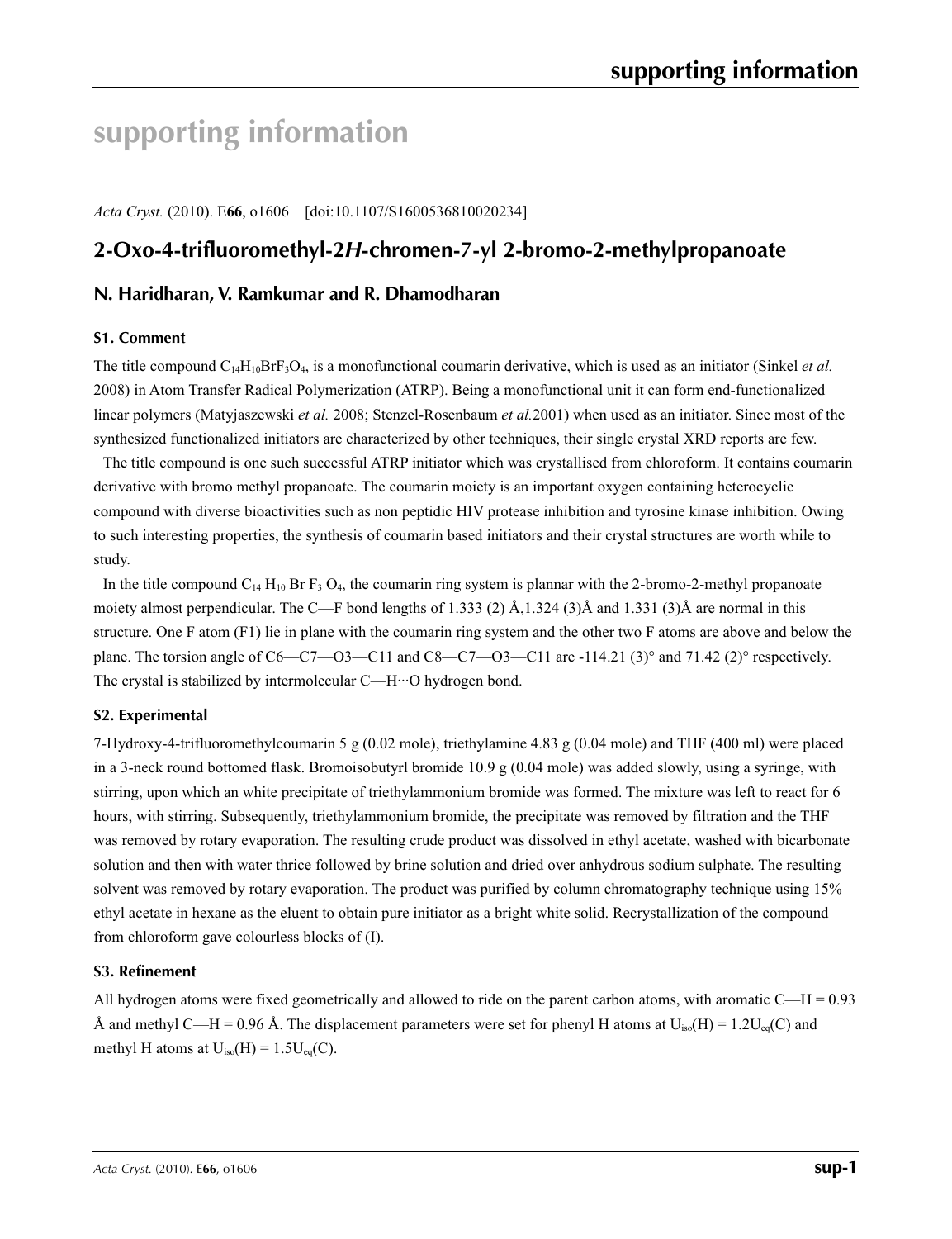

## **Figure 1**

View of (I) with atoms represented as 30% probability ellipsoids.



## **Figure 2**

The packing diagram showing the C—H···O interaction.

## **2-Oxo-4-trifluoromethyl-2***H***-chromen-7-yl 2-bromo-2-methylpropanoate**

| Crystal data           |                                    |
|------------------------|------------------------------------|
| $C_{14}H_{10}BrF_3O_4$ | $c = 11.0619(7)$ Å                 |
| $M_r = 379.13$         | $\alpha$ = 99.982 (2) <sup>o</sup> |
| Triclinic, P1          | $\beta$ = 91.797 (2) <sup>o</sup>  |
| Hall symbol: -P 1      | $\gamma = 104.387(2)^{\circ}$      |
| $a = 6.1842(4)$ Å      | $V = 717.61(8)$ Å <sup>3</sup>     |
| $b = 11.0297(6)$ Å     | $Z = 2$                            |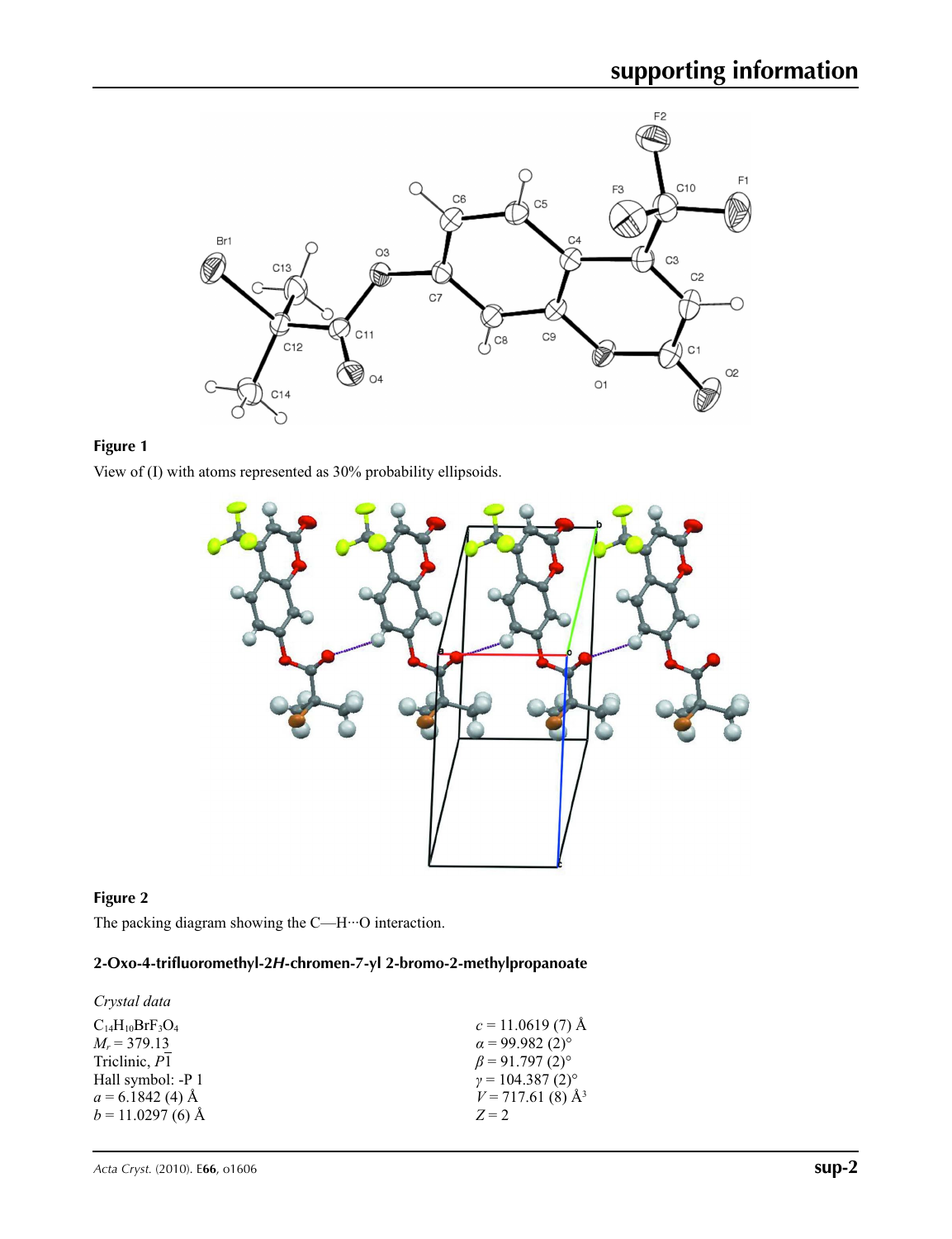$F(000) = 376$  $D_x = 1.755$  Mg m<sup>-3</sup> Mo *Kα* radiation, *λ* = 0.71073 Å Cell parameters from 3404 reflections  $\theta$  = 2.4–25.3°

#### *Data collection*

Bruker APEXII CCD diffractometer Radiation source: fine-focus sealed tube Graphite monochromator phi and *ω* scans Absorption correction: multi-scan (*SADABS*; Bruker, 2004)  $T_{\text{min}} = 0.389, T_{\text{max}} = 0.542$ 

Primary atom site location: structure-invariant

#### *Refinement*

Refinement on *F*<sup>2</sup> Least-squares matrix: full *R*[ $F^2 > 2\sigma(F^2)$ ] = 0.040  $wR(F^2) = 0.109$  $S = 1.01$ 3796 reflections 201 parameters 0 restraints

 $\mu$  = 2.91 mm<sup>-1</sup>  $T = 298 \text{ K}$ Rectangular, colourless  $0.40 \times 0.26 \times 0.24$  mm

9951 measured reflections 3796 independent reflections 2390 reflections with  $I > 2\sigma(I)$  $R_{\text{int}} = 0.022$  $\theta_{\text{max}} = 30.8^{\circ}, \theta_{\text{min}} = 1.9^{\circ}$  $h = -7 \rightarrow 8$  $k = -15 \rightarrow 14$ *l* = −13→15

Secondary atom site location: difference Fourier map Hydrogen site location: inferred from neighbouring sites H-atom parameters constrained  $w = 1/[\sigma^2 (F_o^2) + (0.0464P)^2 + 0.448P]$ where  $P = (F_o^2 + 2F_c^2)/3$  $(\Delta/\sigma)_{\text{max}}$  < 0.001  $\Delta\rho_{\rm max}$  = 0.78 e Å<sup>-3</sup>  $\Delta\rho_{\rm min}$  = −0.85 e Å<sup>-3</sup>

#### *Special details*

direct methods

**Geometry**. All esds (except the esd in the dihedral angle between two l.s. planes) are estimated using the full covariance matrix. The cell esds are taken into account individually in the estimation of esds in distances, angles and torsion angles; correlations between esds in cell parameters are only used when they are defined by crystal symmetry. An approximate (isotropic) treatment of cell esds is used for estimating esds involving l.s. planes.

**Refinement**. Refinement of  $F^2$  against ALL reflections. The weighted R-factor wR and goodness of fit *S* are based on  $F^2$ , conventional *R*-factors *R* are based on *F*, with *F* set to zero for negative  $F^2$ . The threshold expression of  $F^2 > \sigma(F^2)$  is used only for calculating *R*-factors(gt) etc. and is not relevant to the choice of reflections for refinement. *R*-factors based on  $F<sup>2</sup>$ are statistically about twice as large as those based on *F*, and *R*- factors based on ALL data will be even larger.

|  | Fractional atomic coordinates and isotropic or equivalent isotropic displacement parameters ( $\AA^2$ ) |  |  |  |  |  |  |  |
|--|---------------------------------------------------------------------------------------------------------|--|--|--|--|--|--|--|
|--|---------------------------------------------------------------------------------------------------------|--|--|--|--|--|--|--|

|                | $\mathcal{X}$ | ν             | $\boldsymbol{Z}$ | $U_{\rm iso}$ */ $U_{\rm eq}$ |  |
|----------------|---------------|---------------|------------------|-------------------------------|--|
| Br1            | 0.06908(6)    | $-0.04175(3)$ | 0.29516(4)       | 0.06662(16)                   |  |
| C <sub>1</sub> | 0.2614(5)     | 0.5339(3)     | $-0.2219(3)$     | 0.0450(7)                     |  |
| C <sub>2</sub> | 0.4147(5)     | 0.4806(3)     | $-0.2966(3)$     | 0.0450(7)                     |  |
| H2             | 0.4574        | 0.5118        | $-0.3675$        | $0.054*$                      |  |
| C <sub>3</sub> | 0.4972(4)     | 0.3873(3)     | $-0.2666(2)$     | 0.0363(6)                     |  |
| C <sub>4</sub> | 0.4377(4)     | 0.3379(2)     | $-0.1559(2)$     | 0.0322(5)                     |  |
| C <sub>5</sub> | 0.5183(4)     | 0.2437(3)     | $-0.1127(2)$     | 0.0375(6)                     |  |
| H <sub>5</sub> | 0.6232        | 0.2098        | $-0.1557$        | $0.045*$                      |  |
| C <sub>6</sub> | 0.4449(5)     | 0.2007(3)     | $-0.0080(3)$     | 0.0408(6)                     |  |
| H <sub>6</sub> | 0.4995        | 0.1385        | 0.0202           | $0.049*$                      |  |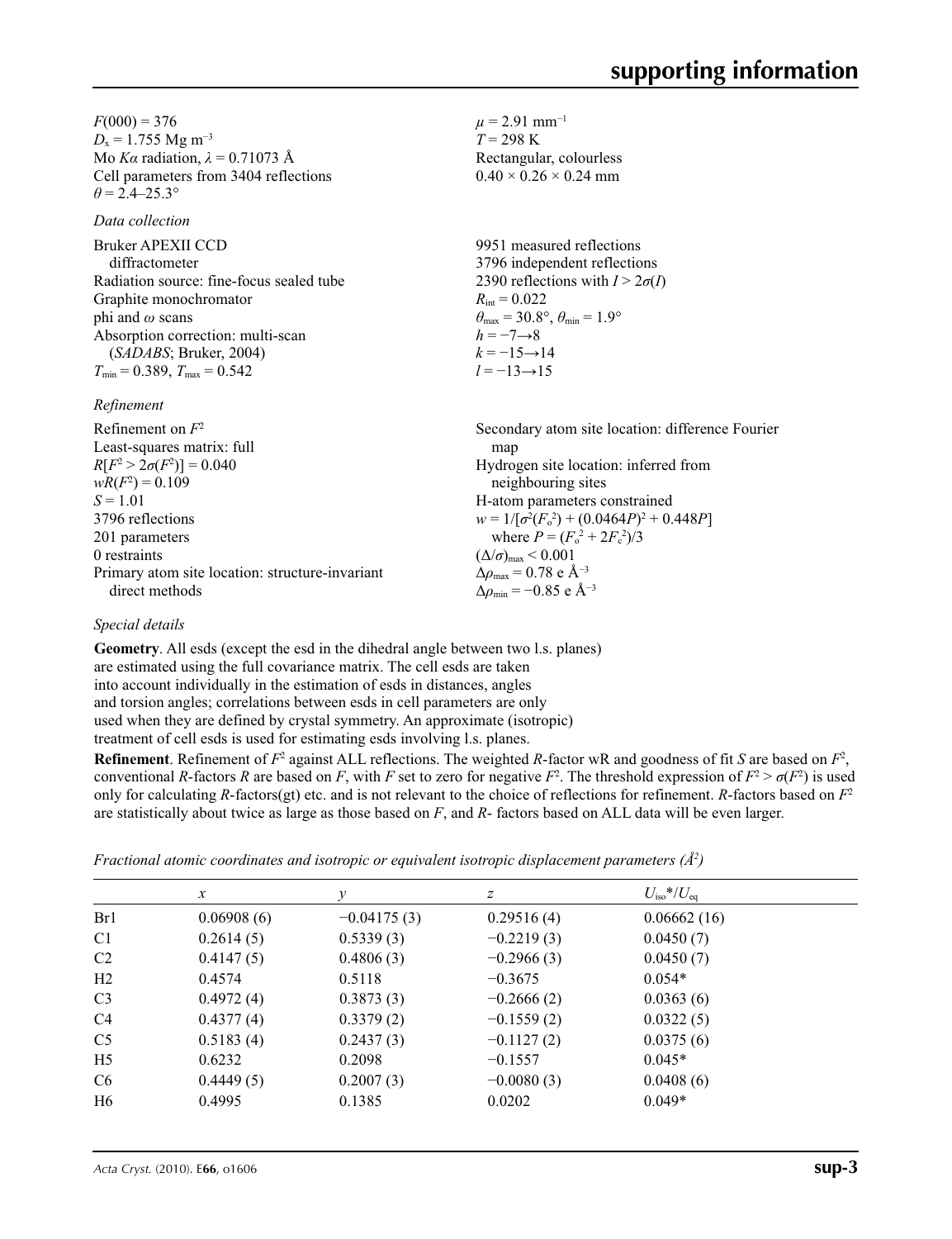| C7                | 0.2881(4)    | 0.2518(3)   | 0.0548(2)      | 0.0359(6) |
|-------------------|--------------|-------------|----------------|-----------|
| C8                | 0.2074(4)    | 0.3459(3)   | 0.0179(2)      | 0.0386(6) |
| H8                | 0.1041       | 0.3801      | 0.0622         | $0.046*$  |
| C9                | 0.2849(4)    | 0.3880(2)   | $-0.0872(2)$   | 0.0333(6) |
| C10               | 0.6453(5)    | 0.3300(3)   | $-0.3523(3)$   | 0.0464(7) |
| C11               | 0.0108(4)    | 0.1442(3)   | 0.1690(3)      | 0.0361(6) |
| C12               | $-0.0307(4)$ | 0.1167(3)   | 0.2974(3)      | 0.0389(6) |
| C13               | 0.1076(6)    | 0.2198(3)   | 0.4010(3)      | 0.0541(8) |
| H <sub>13</sub> A | 0.2639       | 0.2317      | 0.3887         | $0.081*$  |
| H13B              | 0.0784       | 0.1940      | 0.4787         | $0.081*$  |
| H <sub>13</sub> C | 0.0672       | 0.2983      | 0.4005         | $0.081*$  |
| C14               | $-0.2790(5)$ | 0.0855(3)   | 0.3145(3)      | 0.0516(8) |
| H <sub>14</sub> A | $-0.3331$    | 0.1596      | 0.3129         | $0.077*$  |
| H14B              | $-0.3045$    | 0.0591      | 0.3923         | $0.077*$  |
| H14C              | $-0.3569$    | 0.0179      | 0.2493         | $0.077*$  |
| F1                | 0.6893(4)    | 0.3893(2)   | $-0.44723(18)$ | 0.0775(6) |
| F2                | 0.8423(3)    | 0.3353(2)   | $-0.29621(18)$ | 0.0652(5) |
| F3                | 0.5518(3)    | 0.20819(19) | $-0.39741(17)$ | 0.0645(5) |
| O <sub>1</sub>    | 0.2025(3)    | 0.48421(18) | $-0.11926(17)$ | 0.0429(5) |
| O <sub>2</sub>    | 0.1777(4)    | 0.6161(2)   | $-0.2441(2)$   | 0.0648(6) |
| O <sub>3</sub>    | 0.2269(3)    | 0.2130(2)   | 0.16562(17)    | 0.0452(5) |
| <b>O4</b>         | $-0.1216(3)$ | 0.1118(2)   | 0.08271(19)    | 0.0498(5) |
|                   |              |             |                |           |

*Atomic displacement parameters (Å2 )*

|                | $U^{11}$   | $U^{22}$   | $U^{33}$   | $U^{12}$    | $U^{13}$      | $U^{23}$     |
|----------------|------------|------------|------------|-------------|---------------|--------------|
| Br1            | 0.0781(3)  | 0.0645(3)  | 0.0835(3)  | 0.04411(19) | 0.0312(2)     | 0.0426(2)    |
| C <sub>1</sub> | 0.0603(18) | 0.0383(16) | 0.0422(16) | 0.0201(13)  | 0.0037(14)    | 0.0123(13)   |
| C <sub>2</sub> | 0.0613(18) | 0.0436(17) | 0.0361(15) | 0.0170(13)  | 0.0083(13)    | 0.0174(13)   |
| C <sub>3</sub> | 0.0408(14) | 0.0373(15) | 0.0311(13) | 0.0087(11)  | 0.0039(11)    | 0.0083(11)   |
| C <sub>4</sub> | 0.0354(13) | 0.0320(13) | 0.0301(13) | 0.0100(10)  | 0.0012(11)    | 0.0066(11)   |
| C <sub>5</sub> | 0.0398(14) | 0.0386(15) | 0.0398(15) | 0.0179(11)  | 0.0082(12)    | 0.0103(12)   |
| C6             | 0.0420(15) | 0.0426(16) | 0.0436(16) | 0.0157(12)  | 0.0015(13)    | 0.0166(13)   |
| C7             | 0.0355(13) | 0.0419(15) | 0.0314(13) | 0.0071(11)  | 0.0006(11)    | 0.0141(12)   |
| C8             | 0.0399(14) | 0.0448(16) | 0.0359(14) | 0.0165(12)  | 0.0090(12)    | 0.0114(12)   |
| C9             | 0.0371(13) | 0.0322(13) | 0.0343(14) | 0.0136(11)  | $-0.0003(11)$ | 0.0097(11)   |
| C10            | 0.0507(17) | 0.055(2)   | 0.0388(16) | 0.0182(14)  | 0.0111(13)    | 0.0158(14)   |
| C11            | 0.0355(13) | 0.0387(15) | 0.0409(15) | 0.0163(11)  | 0.0076(12)    | 0.0150(12)   |
| C12            | 0.0410(14) | 0.0400(15) | 0.0434(16) | 0.0164(12)  | 0.0110(12)    | 0.0184(13)   |
| C13            | 0.063(2)   | 0.062(2)   | 0.0375(16) | 0.0097(16)  | 0.0049(14)    | 0.0203(15)   |
| C14            | 0.0483(17) | 0.0514(18) | 0.060(2)   | 0.0164(14)  | 0.0240(15)    | 0.0162(16)   |
| F1             | 0.1027(17) | 0.1013(16) | 0.0556(12) | 0.0515(13)  | 0.0434(12)    | 0.0444(12)   |
| F2             | 0.0437(10) | 0.0907(15) | 0.0663(12) | 0.0224(10)  | 0.0112(9)     | 0.0201(11)   |
| F3             | 0.0773(13) | 0.0584(12) | 0.0548(11) | 0.0235(10)  | 0.0128(10)    | $-0.0077(9)$ |
| O <sub>1</sub> | 0.0573(12) | 0.0422(11) | 0.0403(11) | 0.0277(9)   | 0.0093(9)     | 0.0146(9)    |
| O2             | 0.0941(18) | 0.0559(14) | 0.0647(15) | 0.0455(13)  | 0.0132(13)    | 0.0270(12)   |
| O <sub>3</sub> | 0.0371(10) | 0.0647(13) | 0.0372(10) | 0.0071(9)   | 0.0029(8)     | 0.0271(9)    |
| O <sub>4</sub> | 0.0422(11) | 0.0607(13) | 0.0453(12) | 0.0078(9)   | $-0.0033(10)$ | 0.0161(10)   |
|                |            |            |            |             |               |              |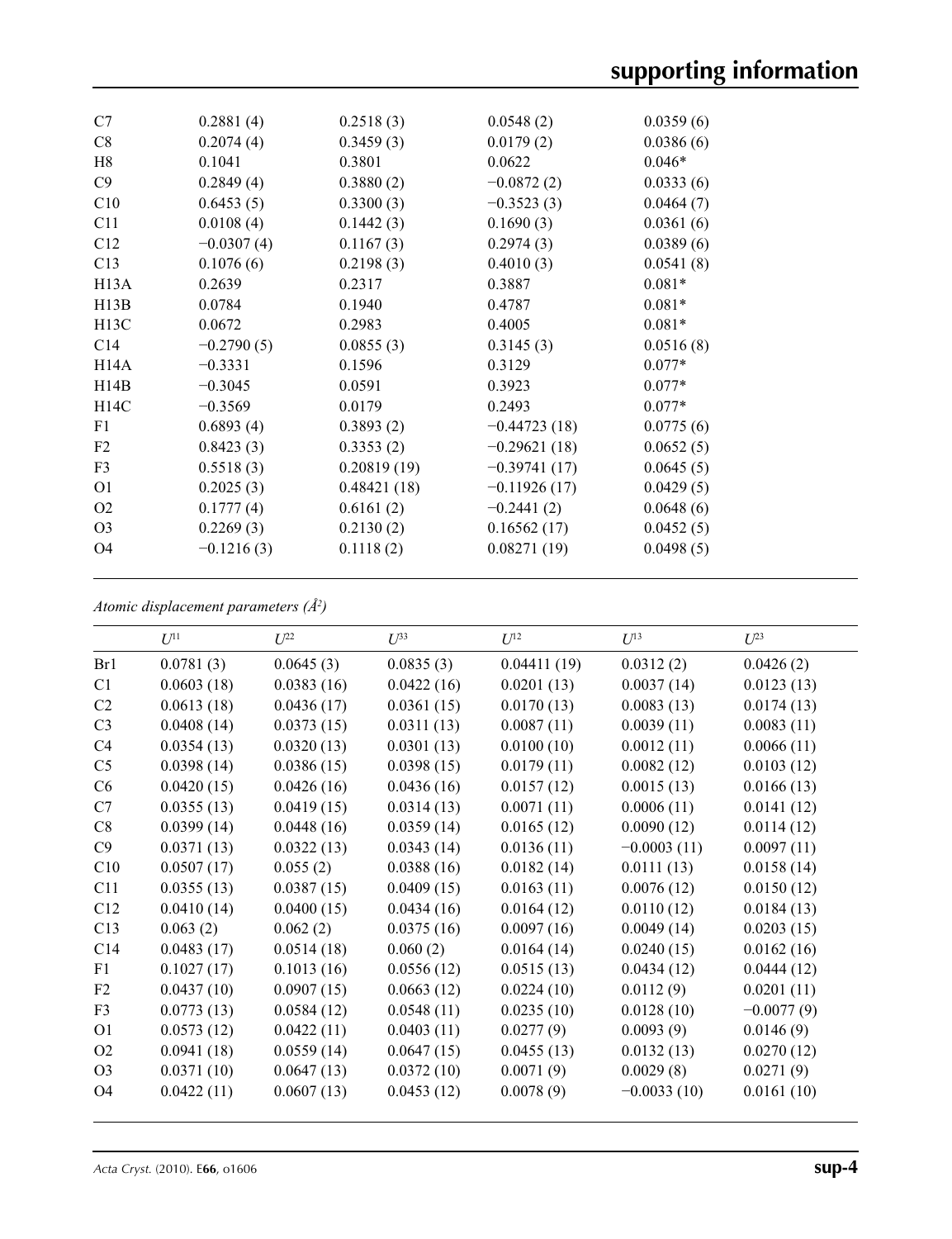*Geometric parameters (Å, º)*

| $Br1-C12$       | 1.990(3) | $C8 - H8$          | 0.9300      |
|-----------------|----------|--------------------|-------------|
| $C1 - 02$       | 1.205(3) | $C9 - 01$          | 1.378(3)    |
| $C1 - 01$       | 1.366(3) | $C10 - F3$         | 1.324(4)    |
| $C1-C2$         | 1.444(4) | $C10-F1$           | 1.332(3)    |
| $C2-C3$         | 1.340(4) | $C10 - F2$         | 1.333(4)    |
| $C2-H2$         | 0.9300   | $C11 - 04$         | 1.181(3)    |
| $C3-C4$         | 1.447(4) | $C11 - O3$         | 1.368(3)    |
| $C3 - C10$      | 1.507(4) | $C11 - C12$        | 1.520(4)    |
| $C4 - C9$       | 1.391(4) | $C12-C14$          | 1.513(4)    |
| $C4 - C5$       | 1.404(4) | $C12 - C13$        | 1.529(4)    |
| $C5-C6$         | 1.375(4) | $C13 - H13A$       | 0.9600      |
| $C5 - H5$       | 0.9300   | $C13 - H13B$       | 0.9600      |
| $C6-C7$         | 1.385(4) | C13-H13C           | 0.9600      |
| $C6 - H6$       | 0.9300   | $C14 - H14A$       | 0.9600      |
| $C7-C8$         | 1.373(4) | $C14 - H14B$       | 0.9600      |
| $C7 - 03$       | 1.400(3) | C14-H14C           | 0.9600      |
| $C8-C9$         | 1.382(4) |                    |             |
| $O2 - C1 - O1$  | 117.5(3) | $F3-C10-F2$        | 106.4(3)    |
| $O2 - C1 - C2$  | 125.6(3) | $F1 - C10 - F2$    | 106.6(2)    |
| $O1 - C1 - C2$  | 116.9(2) | F3-C10-C3          | 111.5(2)    |
| $C3-C2-C1$      | 121.9(3) | $F1 - C10 - C3$    | 112.1(3)    |
| $C3-C2-H2$      | 119.1    | $F2-C10-C3$        | 112.4(2)    |
| $C1-C2-H2$      | 119.1    | $O4 - C11 - O3$    | 123.6(2)    |
| $C2-C3-C4$      | 120.6(3) | $O4 - C11 - C12$   | 126.0(2)    |
| $C2 - C3 - C10$ | 119.4(3) | $O3 - C11 - C12$   | 110.4(2)    |
| $C4 - C3 - C10$ | 119.9(2) | $C14 - C12 - C11$  | 110.2(2)    |
| $C9-C4-C5$      | 117.5(2) | $C14 - C12 - C13$  | 112.9(3)    |
| $C9 - C4 - C3$  | 116.5(2) | $C11 - C12 - C13$  | 114.2(2)    |
| $C5-C4-C3$      | 126.0(2) | $C14 - C12 - Br1$  | 107.64(19)  |
| $C6-C5-C4$      | 121.1(2) | $C11 - C12 - Br1$  | 102.84 (17) |
| $C6-C5-H5$      | 119.4    | $C13 - C12 - Br1$  | 108.4(2)    |
| $C4-C5-H5$      | 119.4    | $C12 - C13 - H13A$ | 109.5       |
| $C5-C6-C7$      | 118.8(2) | $C12 - C13 - H13B$ | 109.5       |
| $C5-C6-H6$      | 120.6    | H13A-C13-H13B      | 109.5       |
| $C7-C6-H6$      | 120.6    | C12-C13-H13C       | 109.5       |
| $C8-C7-C6$      | 122.4(2) | H13A-C13-H13C      | 109.5       |
| $C8 - C7 - O3$  | 119.5(2) | H13B-C13-H13C      | 109.5       |
| $C6 - C7 - O3$  | 117.8(2) | $C12-C14-H14A$     | 109.5       |
| $C7 - C8 - C9$  | 117.7(2) | $C12-C14-H14B$     | 109.5       |
| $C7-C8-H8$      | 121.2    | H14A-C14-H14B      | 109.5       |
| $C9 - C8 - H8$  | 121.2    | C12-C14-H14C       | 109.5       |
| $O1 - C9 - C8$  | 115.6(2) | H14A-C14-H14C      | 109.5       |
| $O1 - C9 - C4$  | 121.9(2) | H14B-C14-H14C      | 109.5       |
| $C8-C9-C4$      | 122.5(2) | $C1 - 01 - C9$     | 122.1(2)    |
| $F3 - C10 - F1$ | 107.5(2) | $C11 - 03 - C7$    | 117.3(2)    |